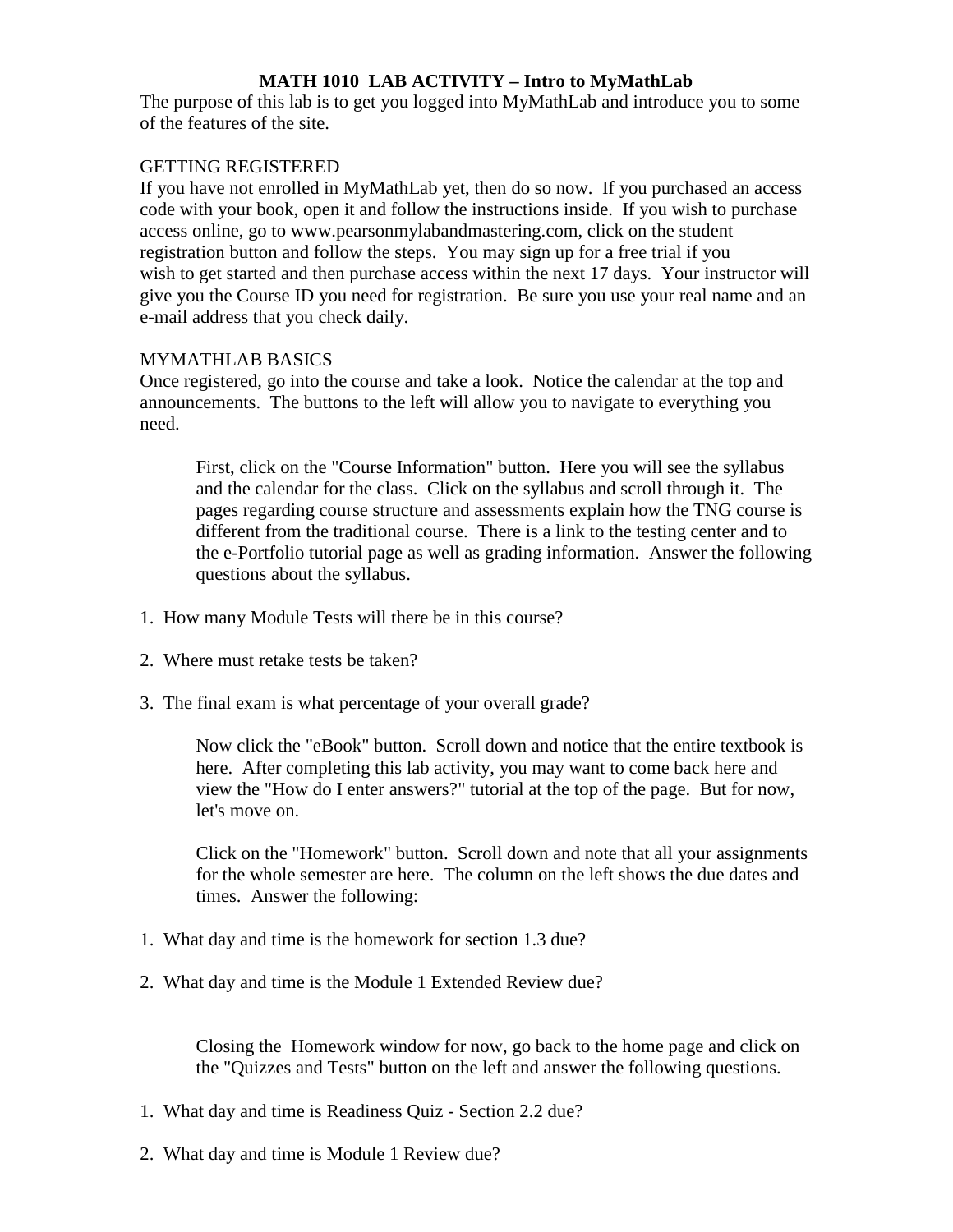**The e-Book** Group

Now go back to the e-Book for a more in-depth look. Click on Chapter 1. Notice that you can access the homework from here as well as from the "Homework" button you tried before. The chapter study plans are not required but can be very helpful. After completing this lab activity, you may wish to explore the study plan. For now, click on section 1.3. Notice that there is a video presentation. Every section in the book has this! Now go into the e-book by clicking on "multimedia textbook section". The video can be found here as well at the top of the page. Notice that the page number is at the top as well. Also note that you can zoom in and out and print the page if you wish. Scroll through a few pages and take a look around. Do any of the examples have extra online features? What features do you see here that may help you with the class? You will be sharing what you discover here with your group, so write down specific features and how to find them.

After taking a good look at section 1.3, explore the rest of the e-Book and jot down any other features you observe that you or your classmates might find helpful. Make note of where to find these features so that you may share this information with your group. When you are done, find the other people in your group and help each other fill out your MML Reference Sheet.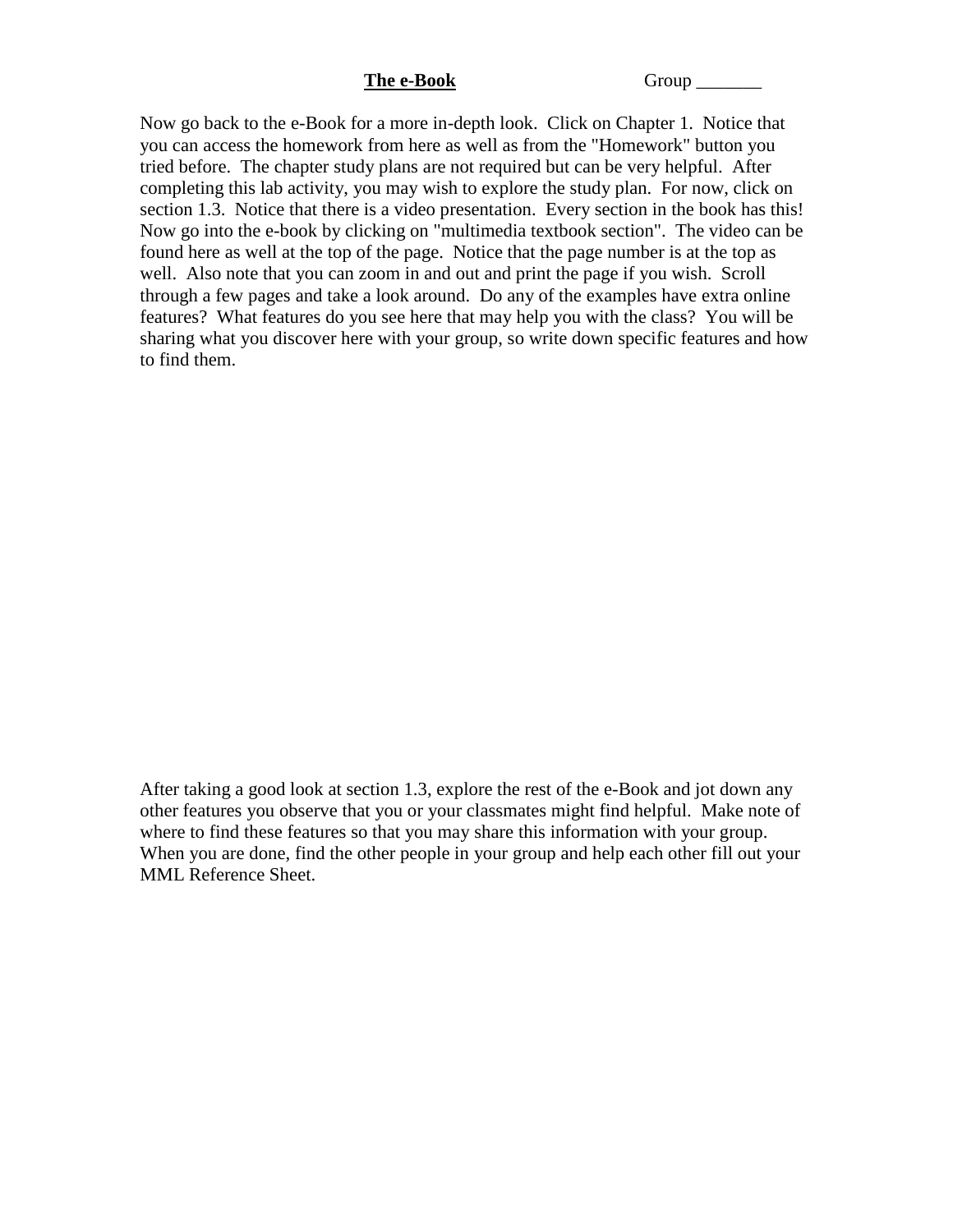### Tools for Sucess Group \_\_\_\_\_\_\_\_\_

Now go back to the homepage and click on the "Tools for Success" button. There is a lot to explore here! For now, click on the Basic Math Review card. Most of these concepts are things you have already seen before, but may need a little review. Note the sections on fractions and on geometry. What do you see here that may help you with the class? You will be sharing what you discover here with your group, so write down specific features and how to find them.

Going back to the Tools for Success menu, click on Test Prep Videos and then on the Chapter 1 Test. Pick a problem and click on the video icon next to it. If you don't have any headphones with you, you can still get the idea. Would this feature help you or your classmates prepare for a test?

After taking a good look at the Basic Math review card and the Test Prep videos, explore the rest of the Tools for Success menu and jot down any other features you observe that you or your classmates might find helpful. Make note of where to find these features so that you may share this information with your group. When you are done, find the other people in your group and help each other fill out your MML Reference Sheet.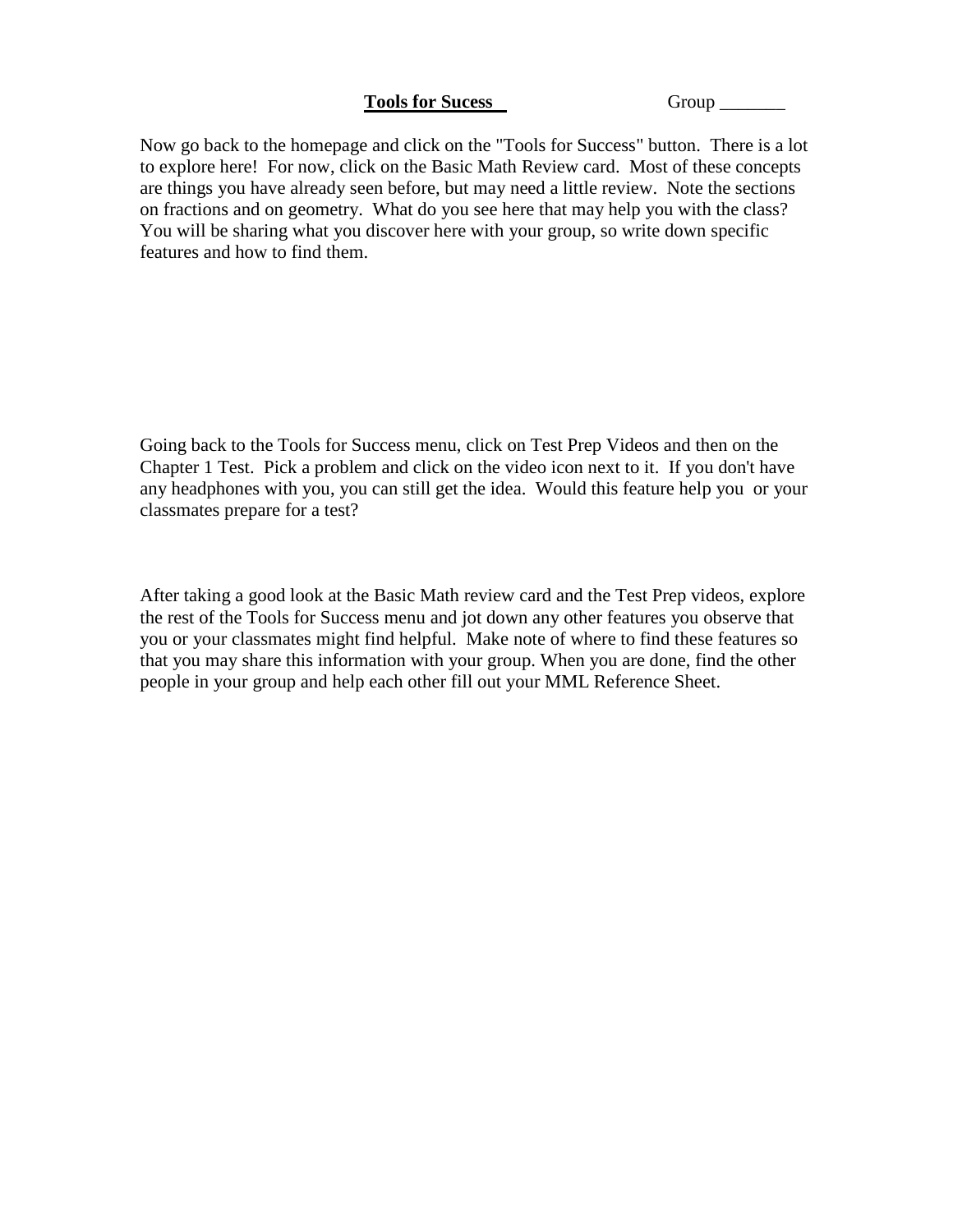### **Module Review and Test Information** Group \_\_\_\_\_\_\_

Now go back to the Course Information button for a more in-depth look. Open the file under "Module Review and Test Information". There is a lot of important information in this file, so you may want to come back to it often or even print it out. Answer the following questions. You will be sharing what you discover here with your group, so write down specific information.

Is there a Module Review and an Extended Review due before every test?

Are the Module Tests taken in class? On paper or on the computer?

To earn the opportunity to retake a Module Test, what minimum score must you have on the original test or on the Test Remediation Assignment?

Where do you go to take the Module Test Retake? Do you need an appointment? How do you make the appointment?

After taking a good look at this document, jot down any other information that you or your classmates might find helpful. Make note of where to find these features so that you may share this information with your group. When you are done, find the other people in your group and help each other fill out your MML Reference Sheet.